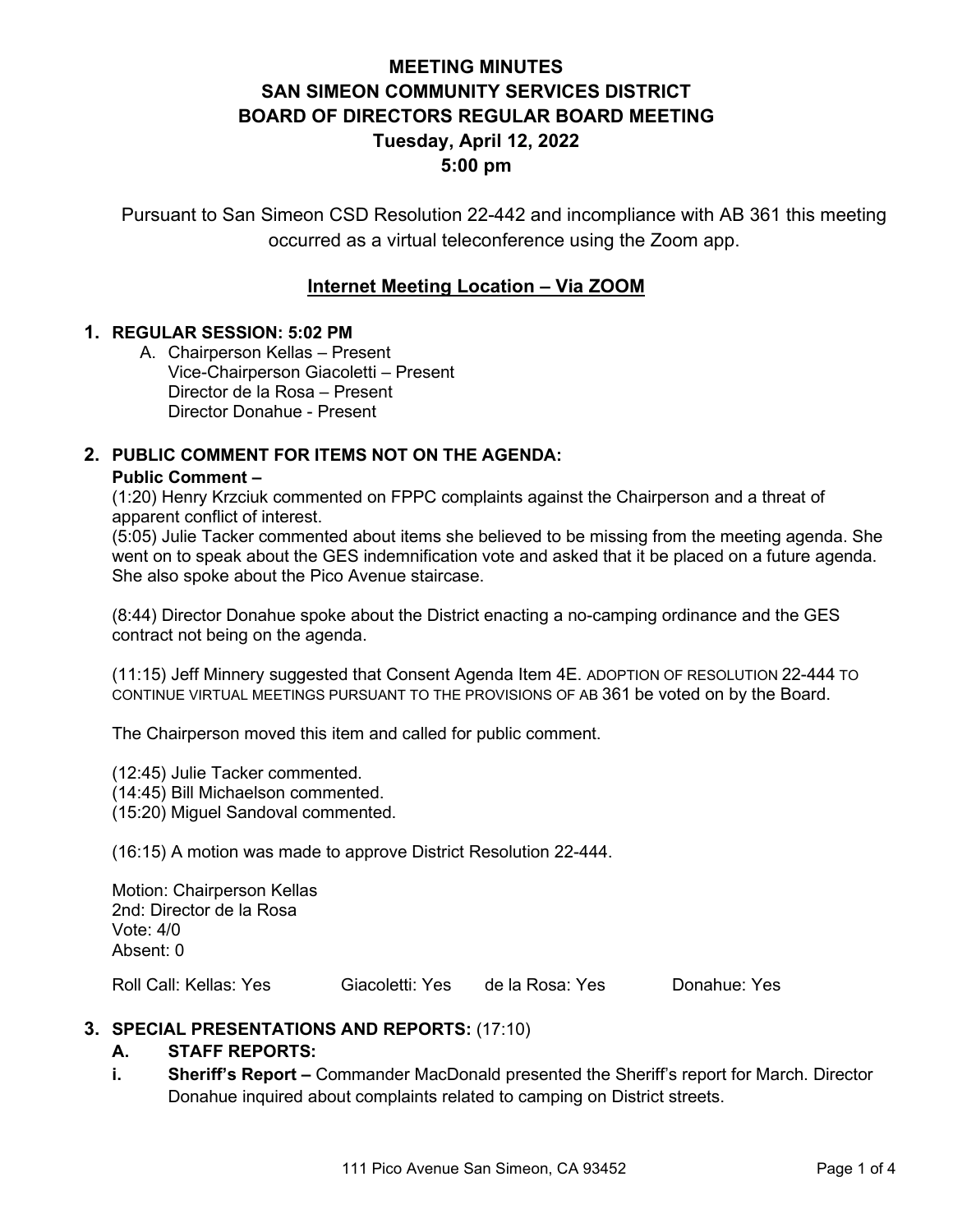- **ii. CHP Report –** None.
- **iii. Superintendent's Report –** Jerry Copeland provided a summary of March activities.
- **iv. General Manager's Report –** Charlie Grace provided a summary of March activities.
- **v. District Financial Summary –** Charlie Grace provided a summary of the March financial activities.
- **vi. District Counsel's Report –** Jeffrey Minnery provided a summary of March activities.
- **vii. Board Member Report –** None.

## **B. AD-HOC & STANDING COMMITTEE REPORTS:** (36:08)

- **i.** Status Update Parking on District Streets Director de la Rosa discussed the potential for a District no camping ordinance. Director Donahue discussed the need for a camping ordinance.
- **ii.** Status Update Coastal Hazard Response Plan None.
- **iii.** Status Update Budget Committee None
- **iv.** Status Update Water Committee None

## **Public Comment –**

(39:30) Henry Krzciuk commented. (42:05) Julie Tacker commented.

#### **PUBLIC HEARING ITEM 5.A. CONSIDERATION OF INPUT FROM THE COMMUNITY REGARDING THE VOTING AREAS SCENARIOS AND ADOPTION OF FINAL MAP.** (49:50)

David Lopez (Cooperative Strategies) presented information related to the three (3) possible mapping scenarios.

(53:35) Henry Krzciuk commented.

(57:30) Director Donahue commented that scenario three seemed to be the best choice.

There was no action taken on this item.

## **4. CONSENT AGENDA ITEMS: Items A-D, F, & G** (1:02:22)

Charlie Grace recused himself (Item 4D) and left the meeting.

#### **Public Comment –**

(1:05:20) – Henry Krzciuk commented.

(1:07:05) – Julie Tacker commented.

(1:10:50) – Michael Hanchett commented.

(1:11:25) Chairperson Kellas, Director Donahue, and Director de la Rosa discussed the monthly stipend amount. Additionally, Chairperson Kellas suggested that Item 5H be returned to the budget committee for additional review. Cortney Murguia asked that the Item 5B, "dropped of" be changed to "dropped off".

(1:15:28) A motion was made to approve Consent Agenda Items A,B,C,D,F, and G as amended.

Motion: Chairperson Kellas 2nd: Vice-Chairperson Giacoletti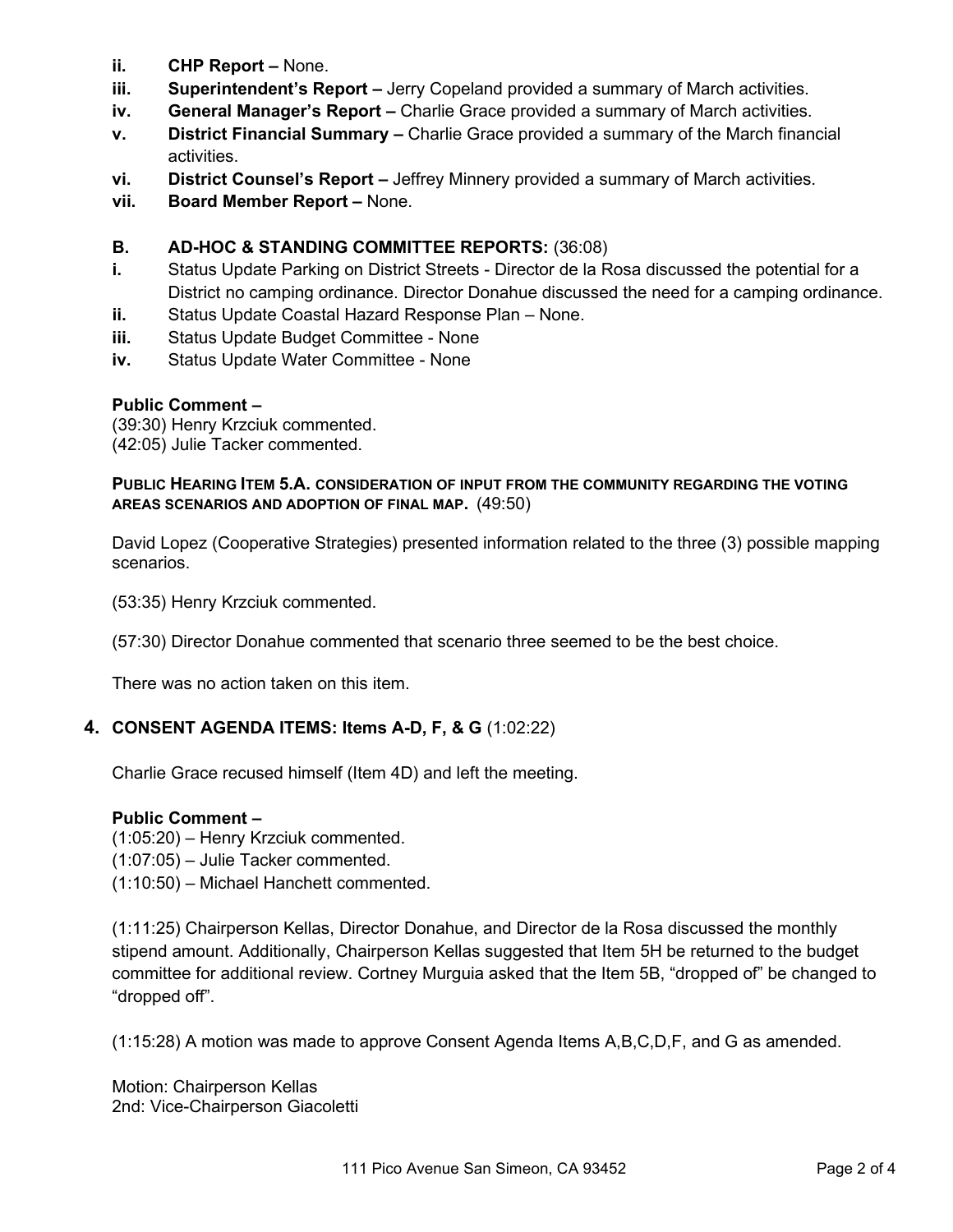Roll Call: Kellas: Yes Giacoletti: Yes de la Rosa: Yes Donahue: Abstain

#### **5. BUSINESS ACTION ITEMS:**

**A. DISCUSSION, REVIEW, APPROVAL OF STREET SIGN LANGUAGE RELATED TO DISTRICT ORDINANCE NO. 122 PARKING ON DISTRICT STREETS.** (1:16:00)

Chairperson Kellas introduced the item.

## **Public Comment –**

None

A motion was made to continue with the same parking signs that the District currently has.

(1:17:00) There was discussion between Vice-Chairperson Giacoletti and Chairperson Kellas about the existing signage in the community.

(1:20:18) Charlie Grace returned to the meeting. There was additional conversation between Charlie Grace and the Directors regarding the size of the signs and the possible sign verbiage.

(1:31:38) A motion was made to go with the 12x18 signs and Director Donahue and Vice-Chairperson Giacoletti would send additional ideas for language to staff.

Motion: Chairperson Kellas 2nd: Director de la Rosa Vote: 4/0 Abstain: 0

Roll Call: Kellas: Yes Giacoletti: Yes de la Rosa: Yes Donahue: Yes

#### **B. DISCUSSION, REVIEW, APPROVAL RELATED TO ALLOCATION OF COVID-19 RELIEF FUNDING IN THE AMOUNT OF \$135,231.00.** (1:32:28)

Chairperson Kellas suggested that this matter should go to the budget committee.

#### **Public Comment –**

(1:33:19) Henry Krzcuik commented. (1:36:28) Julie Tacker commented. (1:39:29) Michael Hanchett commented.

(1:41:17) Vice-Chairperson Giacoletti agreed that this matter should go back to the budget committee or transfer the money to general checking to cover the March disbursements journal.

(1:42:25) A motion was made for this matter to be returned to the budget committee for further discussion.

Motion: Chairperson Kellas 2nd: Director de la Rosa